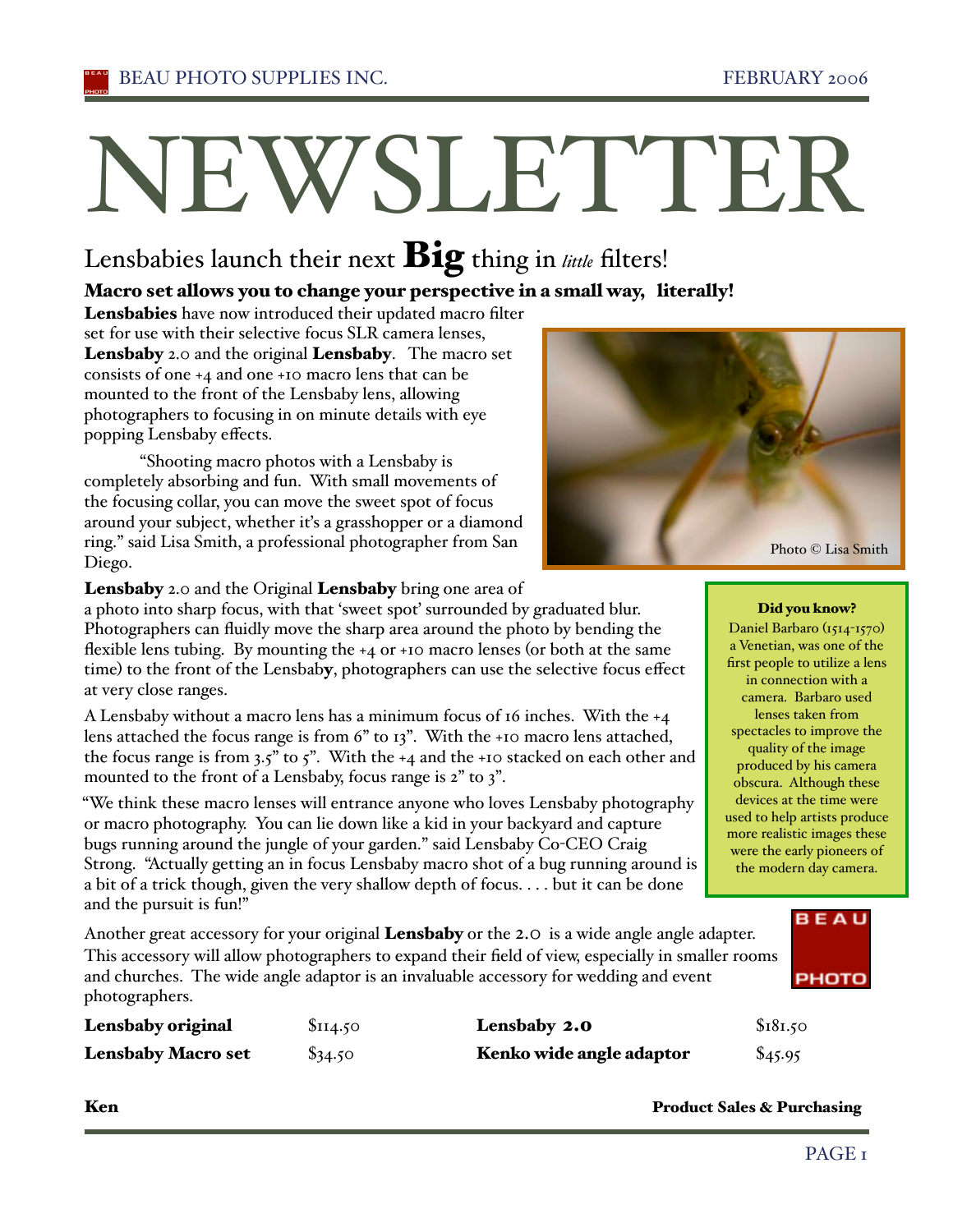#### RENAISSANCE THE BOOK

Flush Mount! Digital Album! Coffee Table Book! No matter what they call them, your clients are starting to ask for them, and we have them here at Beau Photo! In case you hadn't heard, we offer three different styles of digital albums from Renaissance the Book. Whaťs that? Your clients want to see them in the flesh? Not just pictures in a brochure? No problem! We have five demo albums available for you to take to meetings with your clients. For best availability call early to make your reservation. Call Deborah for more information.

#### Coming Soon!

For Spring 2006 there will be some fresh new styles from Renaissance, here are some of the highlights:

Matte Black Slip Case with Square Cameo Opening for any large Library Bound Album.

Stainless Steel Cover Library Bound Album with Square Cameo Opening.

Original Black Album with 5x7 Cameo Opening.

Ventura Self Mount Album.

Plus, you know those little, mini albums everyone loves so much? They're now available in Bridal White, Mellow Yellow, Baby Pink, Baby Blue and Lime. All of these items should be in store by the spring time... if not sooner!

#### Deborah Renaissance Album Sales

#### AGFA UPDATE!

As of January 12th, our AGFA supplier **Amplis Foto** has announced that they will receive two large shipments of film, paper, and chemistry from Agfa Foto in Germany by mid -February. This shipment will contain papers such as, Multi Contrast Classic Fibre Base 111 and 118 and Multi Contrast Premium RC 310 and 312 surfaces in sheet and roll format. Processing supplies will include a large inventory of **Agfa Foto's** legendary Rodinal, Multicontrast developer and fixer, Neutol WA developer, Agfafix and FX Universal fixer and Sistan Image Silver stabilizer. The much desired, high color saturation Ultra 100 film will be available in limited quantities. This is in addition to a good supply of Portrait 160 film in 35mm, 120 and 220 and Optima 400 in 35mm and 220 formats.!

#### Crystal Film and Paper Sales

#### News from "da back"

Well you asked for it, so you got it.

Coming soon to a Beau Photo near you, (there is actually only one Beau Photo).

The New Hensel 2 light kit......... the perfect starter kit and priced just right. The kit is the same as the current 3 head kit with the exception of the radios being built in. Thaťs right, you get a transmitter and a receiver that is built into each head. No cords to trip you up and a completely closed system for independent shooting.

Here is what you get:

- 2- 500 w/s heads (w/radio receiver)
- 2- aluminum stands
- $1$  small soft box  $(24" \times 18")$
- 1- 7" reflector
- 1- transmitter
- 1-soft case

Price \$1899.00 ETA Feb. 2006



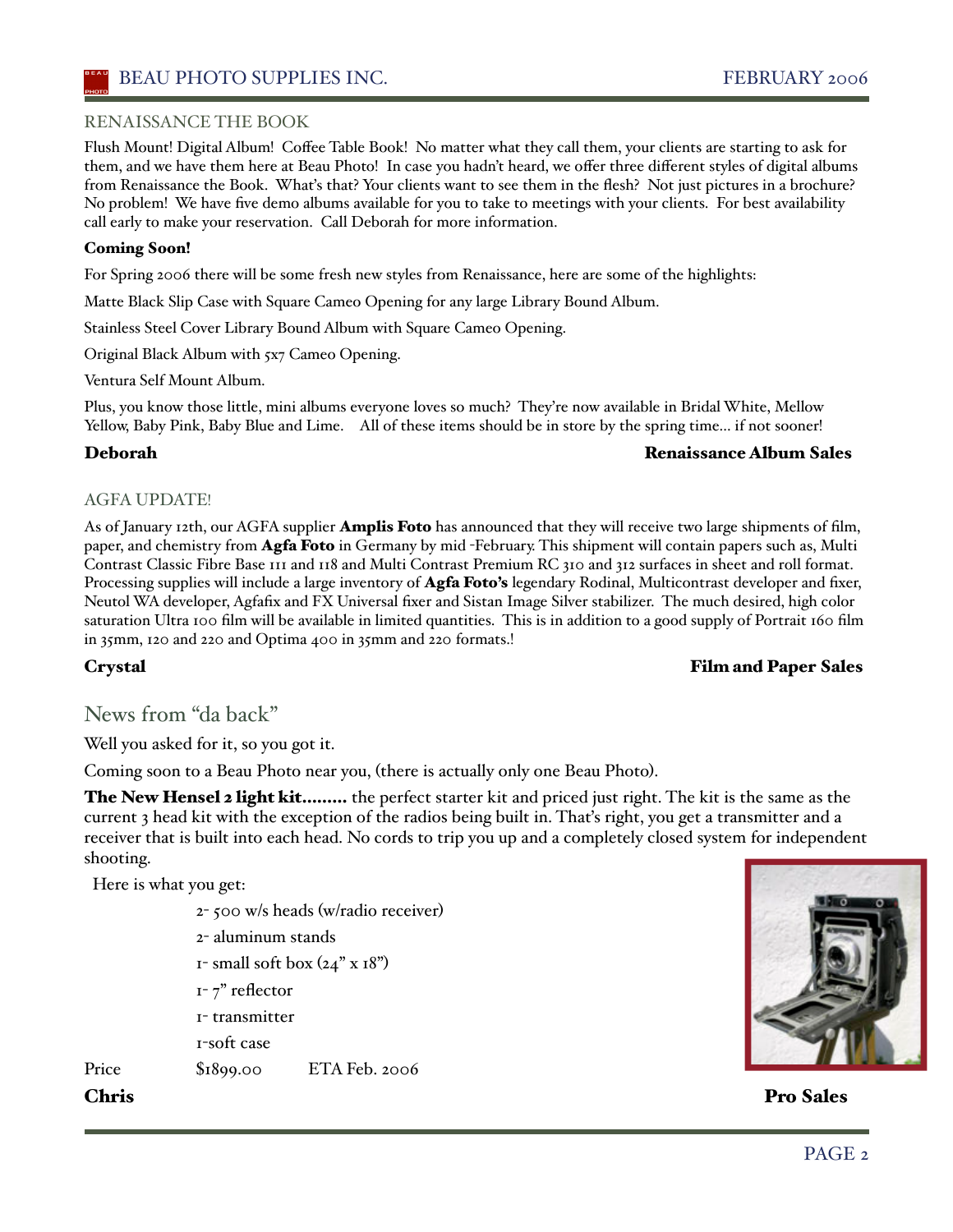#### DIGITAL NEWS

Not much is happening at the moment in the digital world. Apple has announced their first Intel-based computers of course, which is big news, but until Adobe comes out with Universal-binary (Intel-native) versions of their Creative Suite (Photoshop, InDesign etc.), Epson updates their drivers and so on, most pro photographers are going to want to wait before jumping into these new systems. Performance for native applications is quite impressive on Apple's first Intel based offering (new iMac Core Duo) but emulated, non-native software (such as Photoshop) tends to performs rather, um… sedately. Apart from the odd name, Apple's soon-to-arrive MacBook Pro sounds like it will be a seriously impressive laptop, sporting dual processors (Intel Core Duo) with enough horsepower to seriously trounce the current top end G4 PowerBook without sacrificing size, weight or battery life. Watch for it in February.

Here is something though: New Lower Prices on Epson Pro Graphic media – inks and papers! While not an industry wide move, we here at Beau have re-examined our costs, shipping, suppliers etc. and have fine tuned our Epson pro pricing. As a result, virtually every Epson Pro-Graphic ink and paper item we stock is now less expensive than before! We're rrrolling back the prices!

Lastly, although certainly no more ready for prime-time than Apple's Aperture, Adobe's new LightRoom software looks like it could be a very promising workflow tool once it becomes more refined and gets out of beta (still many months away). In the meantime, if you are a Mac user, Adobe has provided a public beta for you to try and provide feedback on. AWindows version is also in the works, but for now it is Mac OS X only. Try it and don't be afraid to contact Adobe and provide constructive feedback! Adobe is soliciting feedback at this early stage so you can help make this software a better tool for pros…

#### Digital Rental News

We now have a Hasselblad Ixpress 132C digital back in rentals once again. Our rental camera will be available with either a Hasselblad V-series (traditional) mount or with a Mamiya RZ Pro II mount with more to follow possibly (depending on requests). Hasselblad H1 or H2 body capability is likely down the road. Rental rates on this amazingly high-quality digital back are \$500 per day, which includes a focus calibrated body (either Hasselblad 503CW or Mamiya RZ Pro II) plus a lens of your choice. In addition, a standard Hasselblad ImageBank hard drive is included which will allow for 800+ RAW captures in the field without needing to be tethered to a computer.

We will have a page up on our website at http://www.beauphoto.com/backtips/ (coming soon) with tips, caveats and other information to help with the setup and use of this system. In the meantime, let me point out a few important things you need to keep in mind, in order to help you decide if renting this back is the right choice for your job. Getting the spectacular results that a digital back is capable of requires an entirely different mindset from shooting with a film camera or with a 35mm-based digital SLR. The ultra high resolution images that a digital back gives are unbelievably revealing of any flaws in your shooting technique or your equipment!

1) A lens that has performed well for you on a film body will not necessarily perform as well on a digital back. Slight amounts of chromatic aberration or corner softness, which may have been "hidden" by the grain texture of film, will suddenly stick out like a sore thumb. When in doubt, always try to shoot some tests to make sure your lens is performing up to your requirements, especially important on wide-angle glass.

2) Be 2-stops pessimistic about depth-of-field. For example if, in your experience, you feel that f/8 would provide sufficient DOF, I would suggest f/16! Again, the lack of grain on a digital back image is very revealing of any focus issues and too shallow a DOF will be painfully obvious. In addition, if you are intending on a shallow DOF photo, focus precision is also very critical and note that it is difficult to judge the absolutely precise point of focus on most focusing screens. Having a laptop or desktop computer available to preview and double-check your focus accuracy and DOF would be extremely helpful.